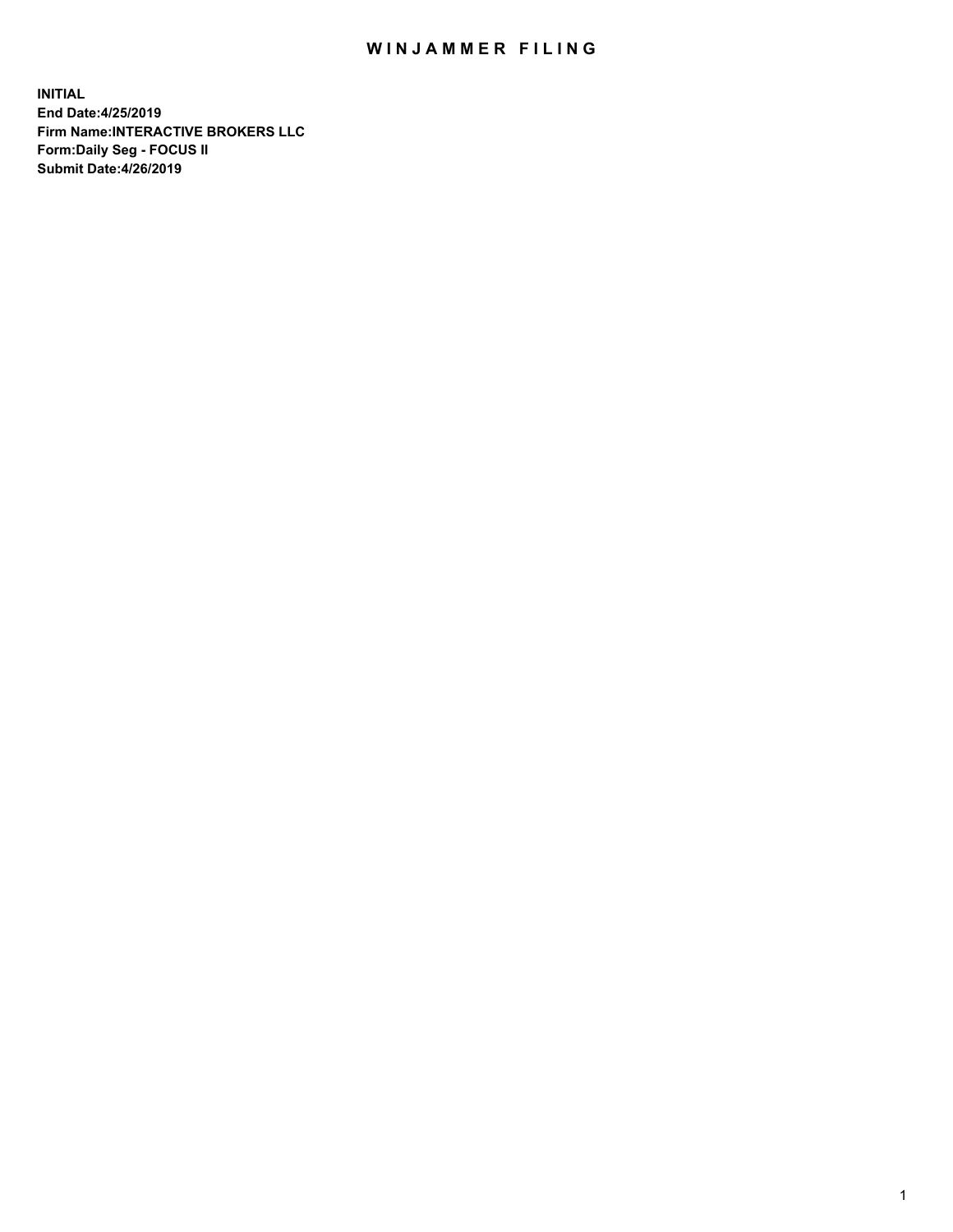**INITIAL End Date:4/25/2019 Firm Name:INTERACTIVE BROKERS LLC Form:Daily Seg - FOCUS II Submit Date:4/26/2019 Daily Segregation - Cover Page**

| Name of Company                                                                                                                                                                                                                                                                                                                | <b>INTERACTIVE BROKERS LLC</b>                                                                  |
|--------------------------------------------------------------------------------------------------------------------------------------------------------------------------------------------------------------------------------------------------------------------------------------------------------------------------------|-------------------------------------------------------------------------------------------------|
| <b>Contact Name</b>                                                                                                                                                                                                                                                                                                            | James Menicucci                                                                                 |
| <b>Contact Phone Number</b>                                                                                                                                                                                                                                                                                                    | 203-618-8085                                                                                    |
| <b>Contact Email Address</b>                                                                                                                                                                                                                                                                                                   | jmenicucci@interactivebrokers.c<br>om                                                           |
| FCM's Customer Segregated Funds Residual Interest Target (choose one):<br>a. Minimum dollar amount: ; or<br>b. Minimum percentage of customer segregated funds required:% ; or<br>c. Dollar amount range between: and; or<br>d. Percentage range of customer segregated funds required between:% and%.                         | $\overline{\mathbf{0}}$<br>$\overline{\mathbf{0}}$<br>155,000,000 245,000,000<br>0 <sub>0</sub> |
| FCM's Customer Secured Amount Funds Residual Interest Target (choose one):<br>a. Minimum dollar amount: ; or<br>b. Minimum percentage of customer secured funds required:% ; or<br>c. Dollar amount range between: and; or<br>d. Percentage range of customer secured funds required between:% and%.                           | $\overline{\mathbf{0}}$<br>0<br>80,000,000 120,000,000<br>0 <sub>0</sub>                        |
| FCM's Cleared Swaps Customer Collateral Residual Interest Target (choose one):<br>a. Minimum dollar amount: ; or<br>b. Minimum percentage of cleared swaps customer collateral required:% ; or<br>c. Dollar amount range between: and; or<br>d. Percentage range of cleared swaps customer collateral required between:% and%. | $\overline{\mathbf{0}}$<br><u>0</u><br>$\underline{0}$ $\underline{0}$<br>00                    |

Attach supporting documents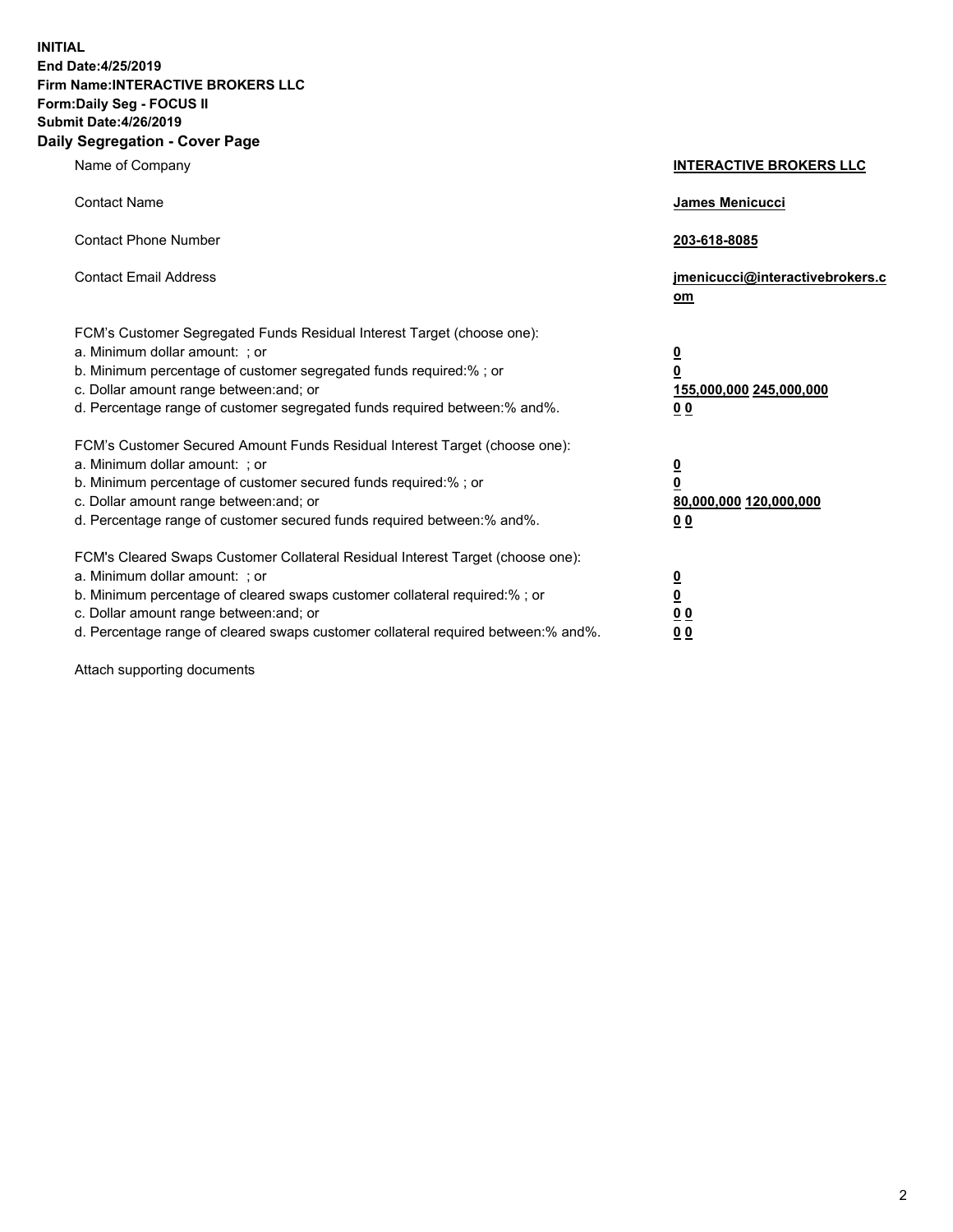## **INITIAL End Date:4/25/2019 Firm Name:INTERACTIVE BROKERS LLC Form:Daily Seg - FOCUS II Submit Date:4/26/2019 Daily Segregation - Secured Amounts**

|          | Daily Segregation - Secured Alliounts                                                                      |                                                |
|----------|------------------------------------------------------------------------------------------------------------|------------------------------------------------|
|          | Foreign Futures and Foreign Options Secured Amounts                                                        |                                                |
|          | Amount required to be set aside pursuant to law, rule or regulation of a foreign                           | $0$ [7305]                                     |
|          | government or a rule of a self-regulatory organization authorized thereunder                               |                                                |
| 1.       | Net ledger balance - Foreign Futures and Foreign Option Trading - All Customers                            |                                                |
|          | A. Cash                                                                                                    | 428,566,692 [7315]                             |
|          | B. Securities (at market)                                                                                  | $0$ [7317]                                     |
| 2.       | Net unrealized profit (loss) in open futures contracts traded on a foreign board of trade                  | 13,823,068 [7325]                              |
| 3.       | Exchange traded options                                                                                    |                                                |
|          | a. Market value of open option contracts purchased on a foreign board of trade                             | 65,117 [7335]                                  |
|          | b. Market value of open contracts granted (sold) on a foreign board of trade                               | -13,767 [7337]                                 |
| 4.       | Net equity (deficit) (add lines 1. 2. and 3.)                                                              | 442,441,110 [7345]                             |
| 5.       | Account liquidating to a deficit and account with a debit balances - gross amount                          | 7,340 [7351]                                   |
|          | Less: amount offset by customer owned securities                                                           | 0 [7352] 7,340 [7354]                          |
| 6.       | Amount required to be set aside as the secured amount - Net Liquidating Equity                             | 442,448,450 [7355]                             |
|          | Method (add lines 4 and 5)                                                                                 |                                                |
| 7.       | Greater of amount required to be set aside pursuant to foreign jurisdiction (above) or line                | 442,448,450 [7360]                             |
|          | 6.                                                                                                         |                                                |
|          | FUNDS DEPOSITED IN SEPARATE REGULATION 30.7 ACCOUNTS                                                       |                                                |
| 1.       | Cash in banks                                                                                              |                                                |
|          | A. Banks located in the United States                                                                      | 63,679,287 [7500]                              |
|          | B. Other banks qualified under Regulation 30.7                                                             | 0 [7520] 63,679,287 [7530]                     |
| 2.       | Securities                                                                                                 |                                                |
|          | A. In safekeeping with banks located in the United States                                                  | 412,550,692 [7540]                             |
|          | B. In safekeeping with other banks qualified under Regulation 30.7                                         | 0 [7560] 412,550,692 [7570]                    |
| 3.       | Equities with registered futures commission merchants                                                      |                                                |
|          | A. Cash                                                                                                    | $0$ [7580]                                     |
|          | <b>B.</b> Securities                                                                                       | $0$ [7590]                                     |
|          | C. Unrealized gain (loss) on open futures contracts                                                        | $0$ [7600]                                     |
|          | D. Value of long option contracts                                                                          | $0$ [7610]                                     |
|          | E. Value of short option contracts                                                                         | 0 [7615] 0 [7620]                              |
| 4.       | Amounts held by clearing organizations of foreign boards of trade                                          |                                                |
|          | A. Cash                                                                                                    | $0$ [7640]                                     |
|          | <b>B.</b> Securities                                                                                       | $0$ [7650]                                     |
|          | C. Amount due to (from) clearing organization - daily variation                                            | $0$ [7660]                                     |
|          | D. Value of long option contracts                                                                          | $0$ [7670]                                     |
|          | E. Value of short option contracts                                                                         | 0 [7675] 0 [7680]                              |
| 5.       | Amounts held by members of foreign boards of trade                                                         |                                                |
|          | A. Cash                                                                                                    | 85,085,395 [7700]                              |
|          | <b>B.</b> Securities                                                                                       | $0$ [7710]                                     |
|          | C. Unrealized gain (loss) on open futures contracts                                                        | 2,831,591 [7720]                               |
|          | D. Value of long option contracts                                                                          | 65,117 [7730]                                  |
|          | E. Value of short option contracts                                                                         | <u>-13,767</u> [7735] <u>87,968,336</u> [7740] |
| 6.       | Amounts with other depositories designated by a foreign board of trade                                     | 0 [7760]                                       |
| 7.<br>8. | Segregated funds on hand                                                                                   | $0$ [7765]                                     |
| 9.       | Total funds in separate section 30.7 accounts                                                              | 564,198,315 [7770]                             |
|          | Excess (deficiency) Set Aside for Secured Amount (subtract line 7 Secured Statement<br>Page 1 from Line 8) | 121,749,865 [7380]                             |
| 10.      | Management Target Amount for Excess funds in separate section 30.7 accounts                                | 80,000,000 [7780]                              |
| 11.      | Excess (deficiency) funds in separate 30.7 accounts over (under) Management Target                         | 41,749,865 [7785]                              |
|          |                                                                                                            |                                                |
|          |                                                                                                            |                                                |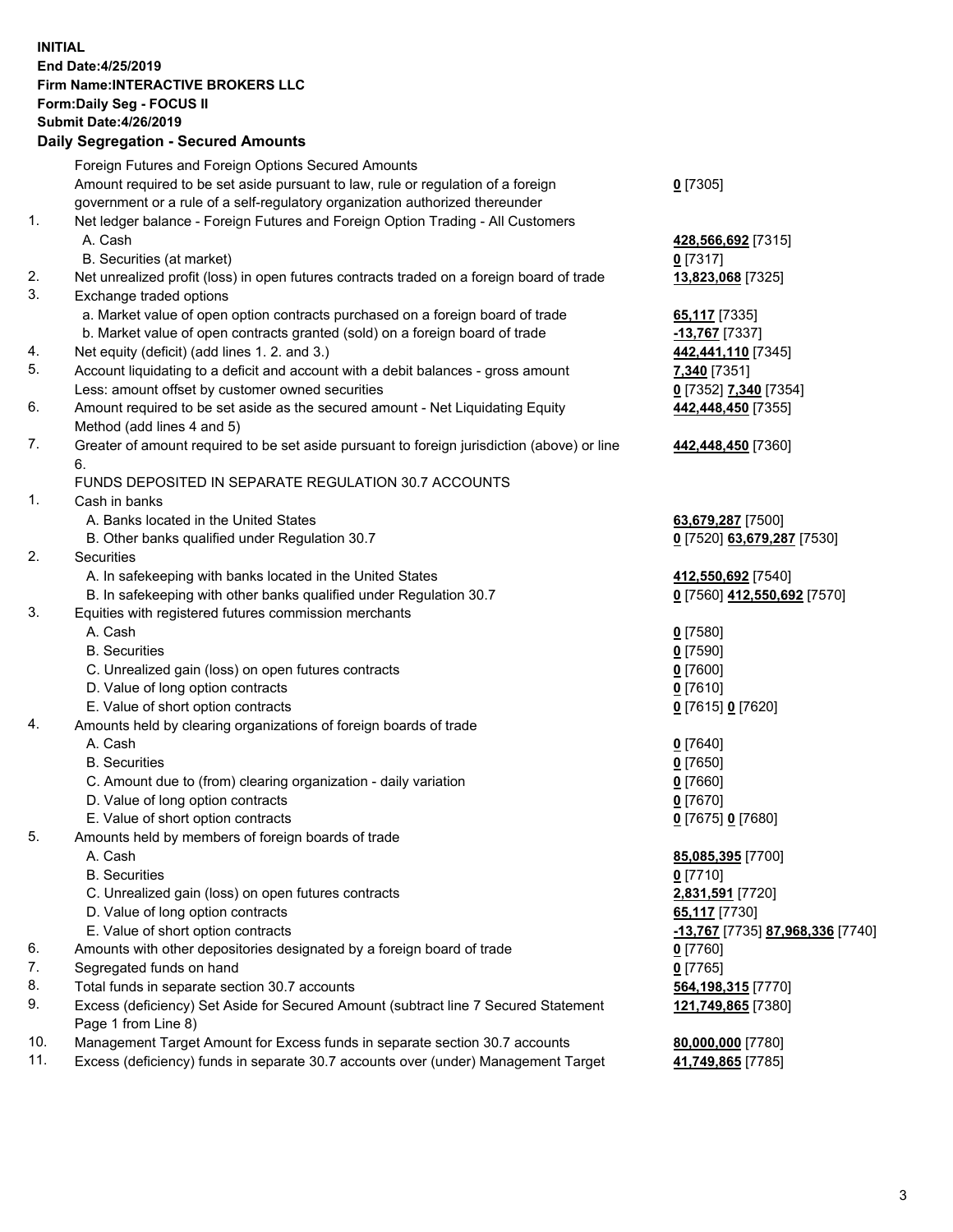**INITIAL End Date:4/25/2019 Firm Name:INTERACTIVE BROKERS LLC Form:Daily Seg - FOCUS II Submit Date:4/26/2019 Daily Segregation - Segregation Statement** SEGREGATION REQUIREMENTS(Section 4d(2) of the CEAct) 1. Net ledger balance A. Cash **3,720,321,072** [7010] B. Securities (at market) **0** [7020] 2. Net unrealized profit (loss) in open futures contracts traded on a contract market **25,261,477** [7030] 3. Exchange traded options A. Add market value of open option contracts purchased on a contract market **139,773,190** [7032] B. Deduct market value of open option contracts granted (sold) on a contract market **-198,829,537** [7033] 4. Net equity (deficit) (add lines 1, 2 and 3) **3,686,526,202** [7040] 5. Accounts liquidating to a deficit and accounts with debit balances - gross amount **1,213,944** [7045] Less: amount offset by customer securities **0** [7047] **1,213,944** [7050] 6. Amount required to be segregated (add lines 4 and 5) **3,687,740,146** [7060] FUNDS IN SEGREGATED ACCOUNTS 7. Deposited in segregated funds bank accounts A. Cash **466,738,369** [7070] B. Securities representing investments of customers' funds (at market) **2,188,306,505** [7080] C. Securities held for particular customers or option customers in lieu of cash (at market) **0** [7090] 8. Margins on deposit with derivatives clearing organizations of contract markets A. Cash **2,959,431** [7100] B. Securities representing investments of customers' funds (at market) **1,293,078,630** [7110] C. Securities held for particular customers or option customers in lieu of cash (at market) **0** [7120] 9. Net settlement from (to) derivatives clearing organizations of contract markets **-3,117,014** [7130] 10. Exchange traded options A. Value of open long option contracts **140,104,631** [7132] B. Value of open short option contracts **-199,168,342** [7133] 11. Net equities with other FCMs A. Net liquidating equity **0** [7140] B. Securities representing investments of customers' funds (at market) **0** [7160] C. Securities held for particular customers or option customers in lieu of cash (at market) **0** [7170] 12. Segregated funds on hand **0** [7150] 13. Total amount in segregation (add lines 7 through 12) **3,888,902,210** [7180] 14. Excess (deficiency) funds in segregation (subtract line 6 from line 13) **201,162,064** [7190] 15. Management Target Amount for Excess funds in segregation **155,000,000** [7194]

16. Excess (deficiency) funds in segregation over (under) Management Target Amount Excess

**46,162,064** [7198]